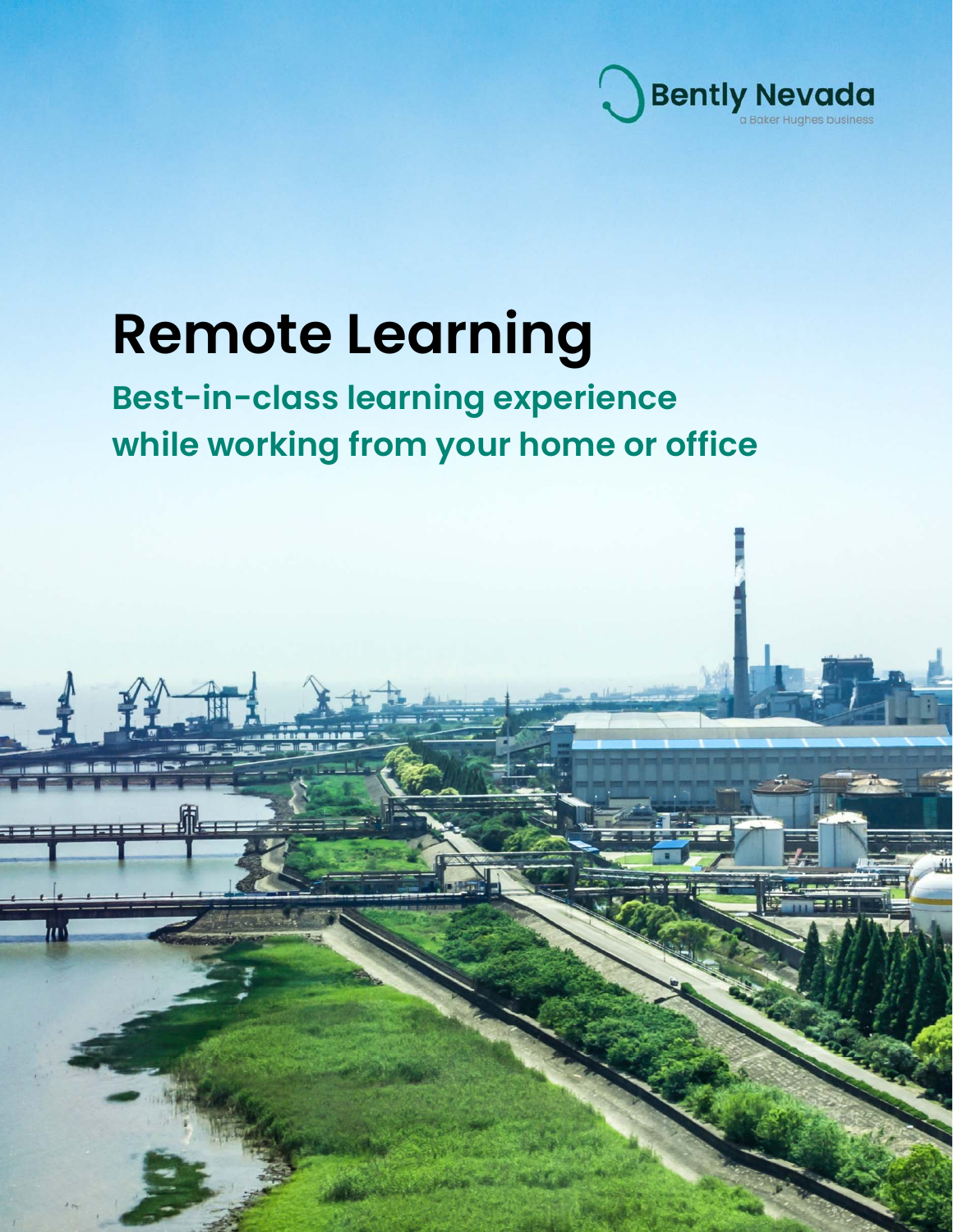### **Talent is one of your company's most valuable assets**

**Operational performance** is a combination of fleet reliability, advanced software, and human capabilities.

Human capital is a key contributor to **production**, **reliability**, and **efficiency.**

The oil and gas industry must **meet industry demand** by fast tracking the development and competency of new operators.

#### **Human capital is a key differentiator for leading the industry.**

### **Introducing Bently Nevada remote learning courses**

### **Why remote learning?**

- **•** A safe alternative during uncertain global health crisis
- **•** Eliminates travel costs
- **•** Provides flexibility to your personnel

### **Virtual classroom experience**

- **•** Live interaction between facilitators and learners
- **•** Virtual machines provided to learners for software courses
- **•** Use of virtual breakout rooms for increased learner collaboration

### **Same expertise as inperson training**

oOU

- **•** Remote learning facilitators are qualified and certified Bently Nevada instructors
- **•** Remote learning classes follow the same syllabus as in-person training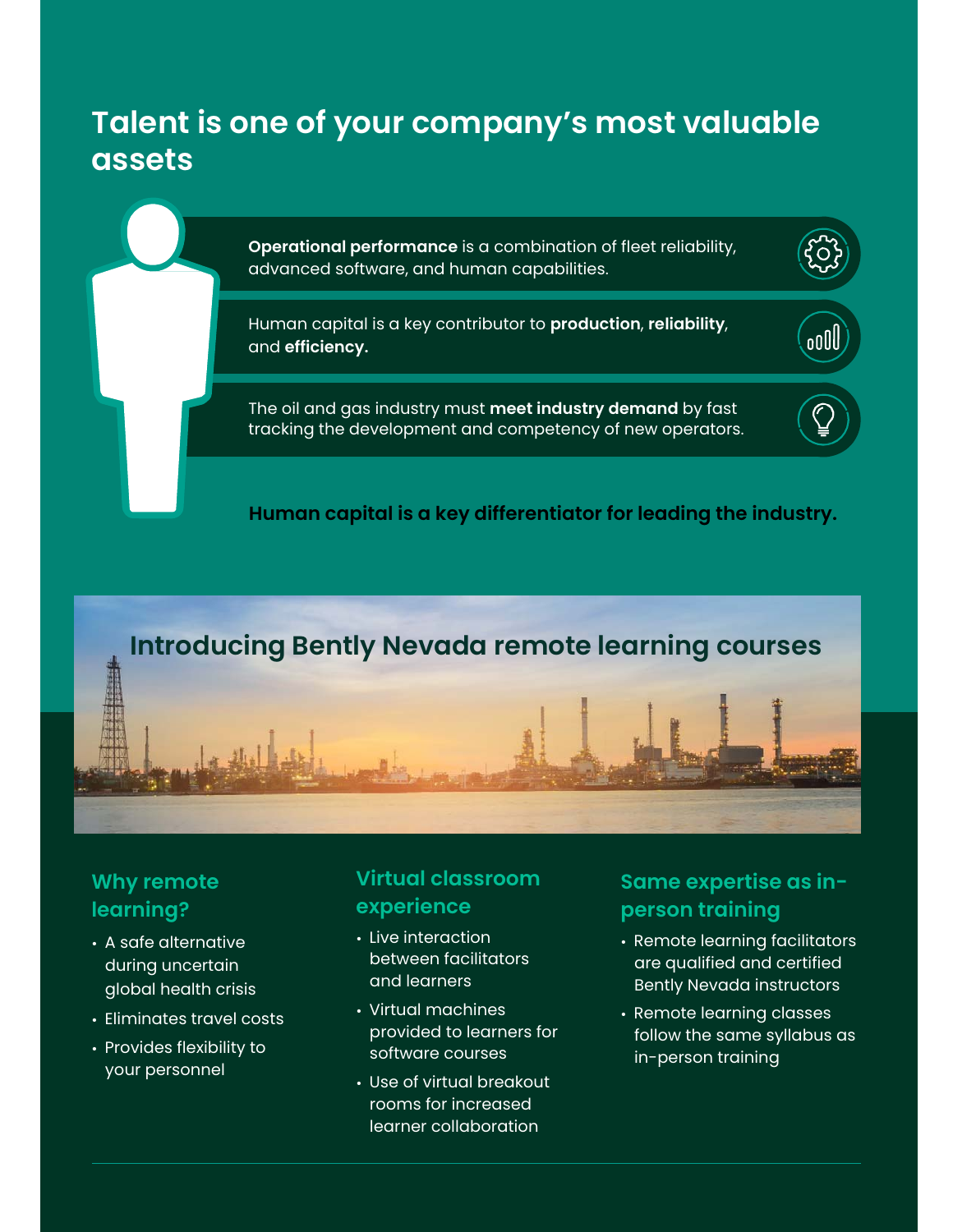## **Remote Learning Sessions**

### **Designed for your specific learning needs**

Our technical experts will conduct remote sessions for groups of your people. Customized topics and Q&A sessions

tailored to best fit your remote learning needs.

Remote sessions with key personnel from your organization as "power users" of the products and systems for mentoring.

These power users, equipped with plantspecific knowledge and advanced awareness of the systems, will be able to extract maximum benefit from the systems deployed and improve ROI.

Bring your team to a higher level of confidence and competency.

### **How will remote learning sessions be planned?**

- Students need access to the internet to join the training
- Bently Nevada will send conference link for audio/video platform before the session
- Students will join using their own laptop/PC
- For 3500 courses, the 3500 configuration SW must be installed on your computer before joining the class (Any exceptions or alternative arrangements shall be agreed upon separately)
- Access to online/soft copy training material will be provided
- Suitable breaks will be scheduled during the online training period
- It is highly recommended that students use two monitors to view the training and a headset for a better audio experience

**Note**: Due to the technical nature of the material presented, and the current legal environment, recording Baker Hughes classes using audio or video equipment is strictly prohibited.



Web-based access to virtual System 1 software for workshops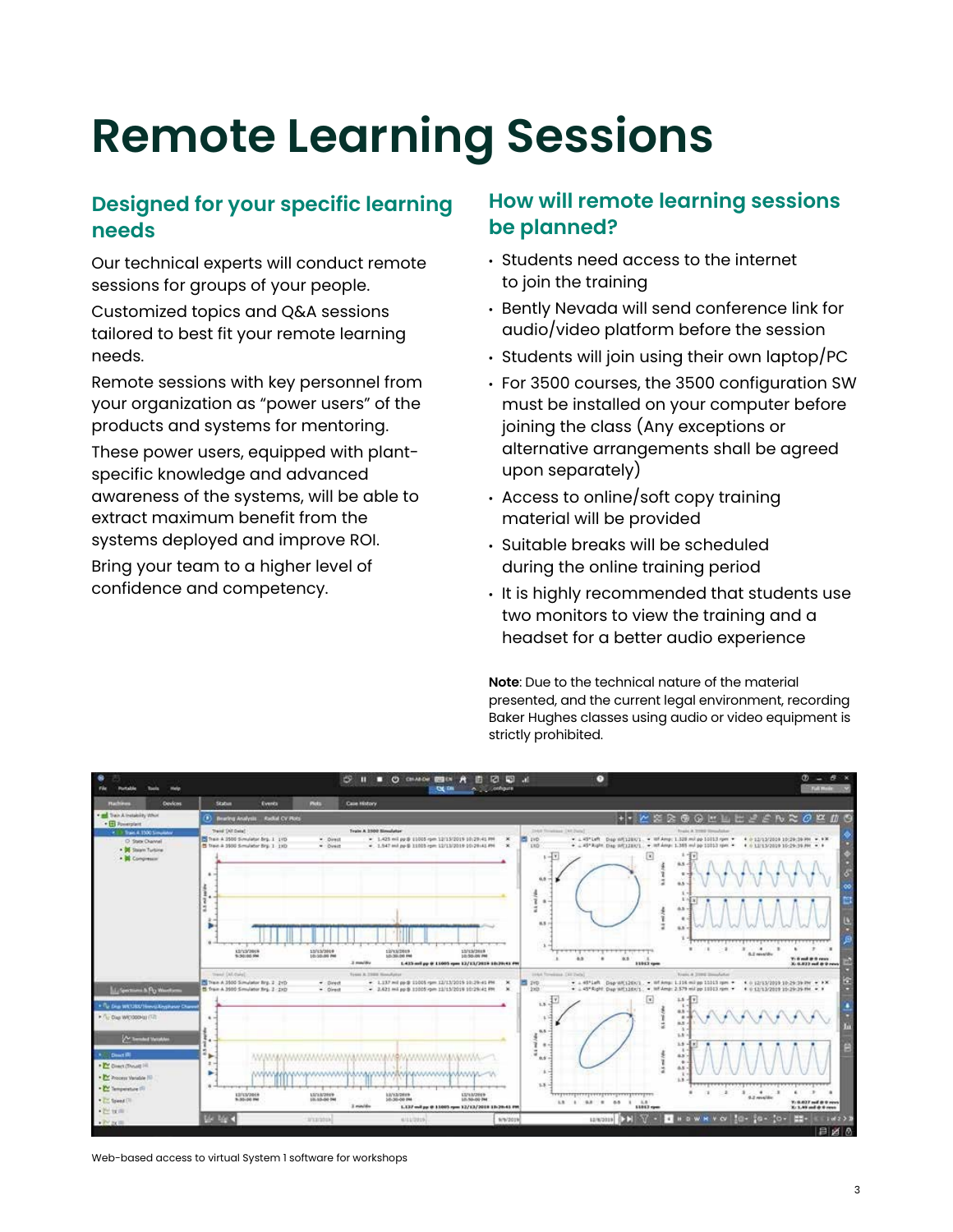## Remote learning course offerings

### **Fundamentals of Vibration**

**https://register.bentlytraining.com/learn/course/ext ernal/view/webinar/652/MachineryDiagnostics-RemoteLearning** 



14 hours

#### **Audience**

- Technicians with a limited experience on vibration machinery
- Technicians working on vibration control with condition monitoring program
- Engineers involved in condition monitoring
- Technicians in preventive maintenance

### **Objectives**

- Explain the reasons for vibration monitoring and maintenance strategies
- Identify key components for vibration motion in a measurement plane
- Define the parameters used to measure vibration motion and units for each
- Describe the principles of vibration transducer operation, the benefits and disadvantages of each type, and typical scale factor of output signal
- Apply selection criteria to choose a useable vibration transducer for a specific machine vibration
- Read values of amplitude, frequency, phase, and recognize sources of vibration indicated by waveform and spectrum plots



- Machinery monitoring: history, benefits, and strategies. Typically monitored machines and considerations
- Basic vibration concepts: definition of vibration, understanding relationships of vibration displacement, velocity, acceleration, units of amplitude, and meaning of vibration amplitude in analysis
- Defining frequency, units of frequency, and meaning of frequency in analysis, defining phase and measuring relative and absolute phase, understanding natural frequencies
- Vibration transducers: theory of accelerometer operation, theory of velomitor operation, theory of Proximity transducer system operation
- Workshops identifying amplitude, frequency, and phase from timebase and spectrum plots. Workshops for transducer and monitoring systems for given machine scenarios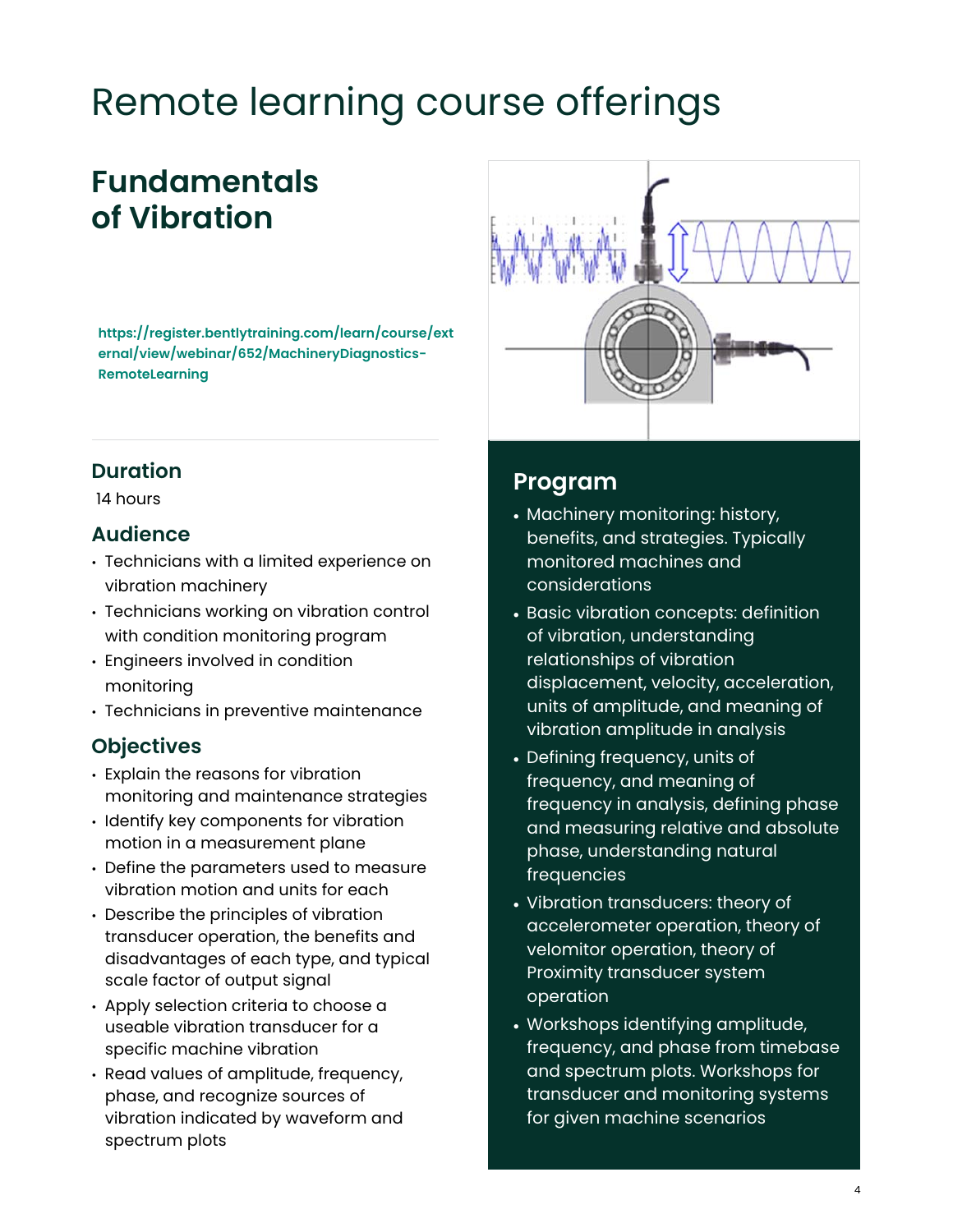### **Machinery Diagnostics**

**https://register.bentlytraining.com/learn/course/ext ernal/view/webinar/652/MachineryDiagnostics-RemoteLearning** 

### **Duration**

35 hours

### **Audience**

- Engineers who interpret machine vibration and position data to determine machine condition
- Engineers involved in the design, acceptance testing, and maintenance of rotating machinery
- Engineers who want to learn about machinery vibration diagnostics

### **Objectives**

- Explain how the fundamentals of machine design and behavior are reflected in the vibration measurements
- Reduce machine vibration data into usable plot formats
- Explain which plot formats are best to use in the different stages of machine diagnostics
- Describe the causes, effects, and indicators of the typical machine malfunctions, including recognition of problems such as unbalance, misalignment, rubs, shaft cracks, and fluid-induced instabilities



- Introduction to machinery diagnostics
- Phase measurements
- Steady state data formats
- Transient response data formats
- Fundamentals of how a rotor responds
- Single plane balancing—demo
- Multi-plane balancing—demo
- Preload
- Radial rubs
- Fluid-induced instabilities
- Shaft crack detection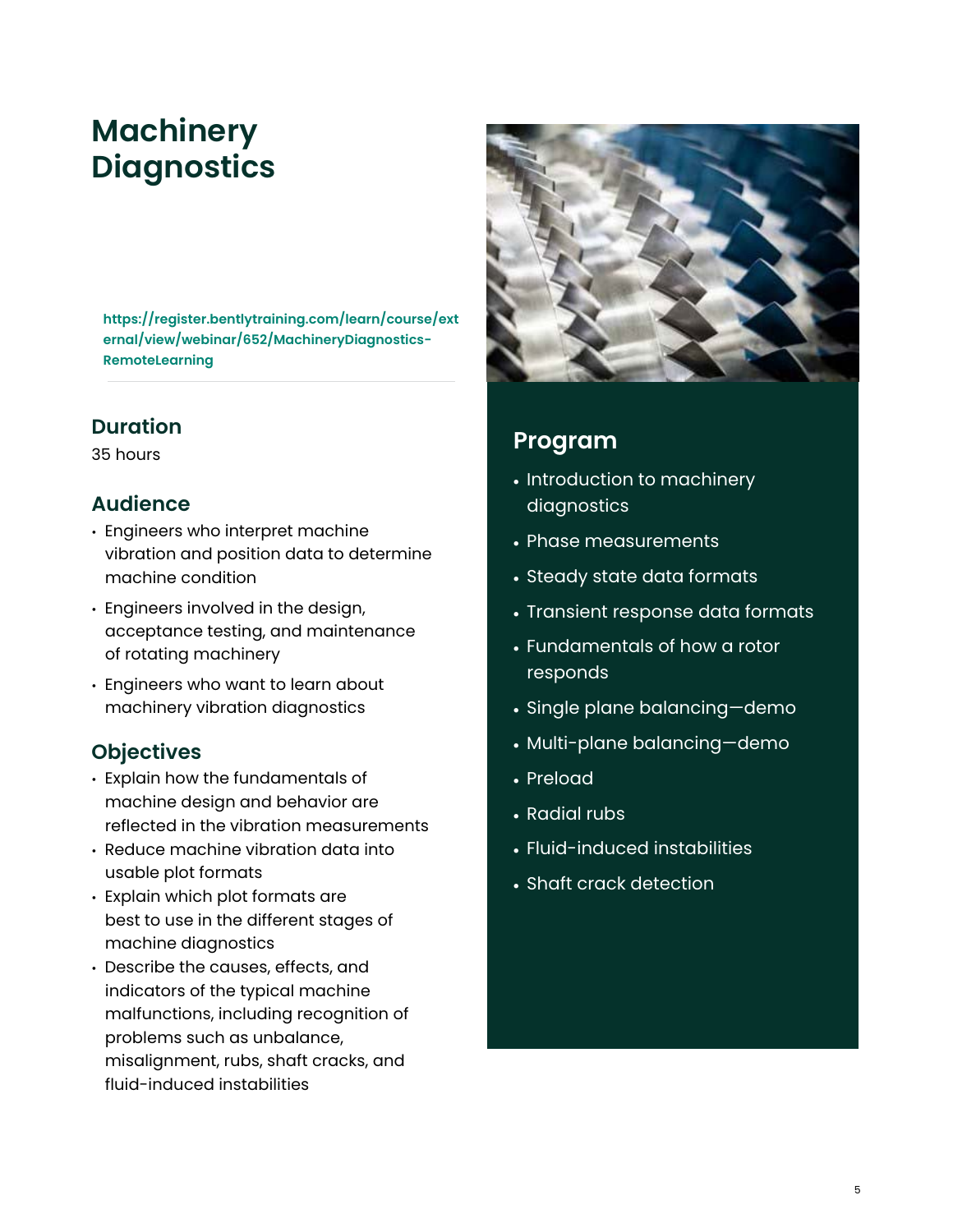### **3500 Operation and Maintenance**

**https://register.bentlytraining.com/learn/course/ext ernal/view/webinar/651/3500Operation&Maintenan ce-RemoteLearning** 

#### **Duration**

21 hours

#### **Audience**

- 3500 monitoring system users
- Engineers who maintain and troubleshoot the 3500 monitoring system
- Instrument Technicians and Operators

### **Objectives**

- Explain the role of the 3500 monitoring system in machinery monitoring and protection
- Identify installation conditions affecting the correct operation of Proximity transducer systems
- Test monitor alarms and verify channel values in a radial vibration monitor
- Use Bently Nevada propriety configuration software to configure and/or reconfigure the 3500 monitor system
- Troubleshoot the 3500 monitoring system and associated transducers using software and hardware techniques

### **Included in pricing:**

- Lab equipment will be provided for sessions held at customer site
- Free access for 1 year to our 3500 troubleshooting video. Details here: https://register.bentlytraining.com/learn/course/exte rnal/view/elearning/644/troubleshooting-the-3500 monitoring-system-en



- Overview of 3500 monitoring system
- 3300 Proximity transducer system operation
- 3500 monitoring system support components
- TDI/RIM hardware connections and communications
- Power supply, TDI/RIM, and Keyphasor configuration
- Radial vibration
- Thrust position
- Relays
- 3500 system utilities
- 3500/92 communications gateway
- Troubleshooting the 3500 system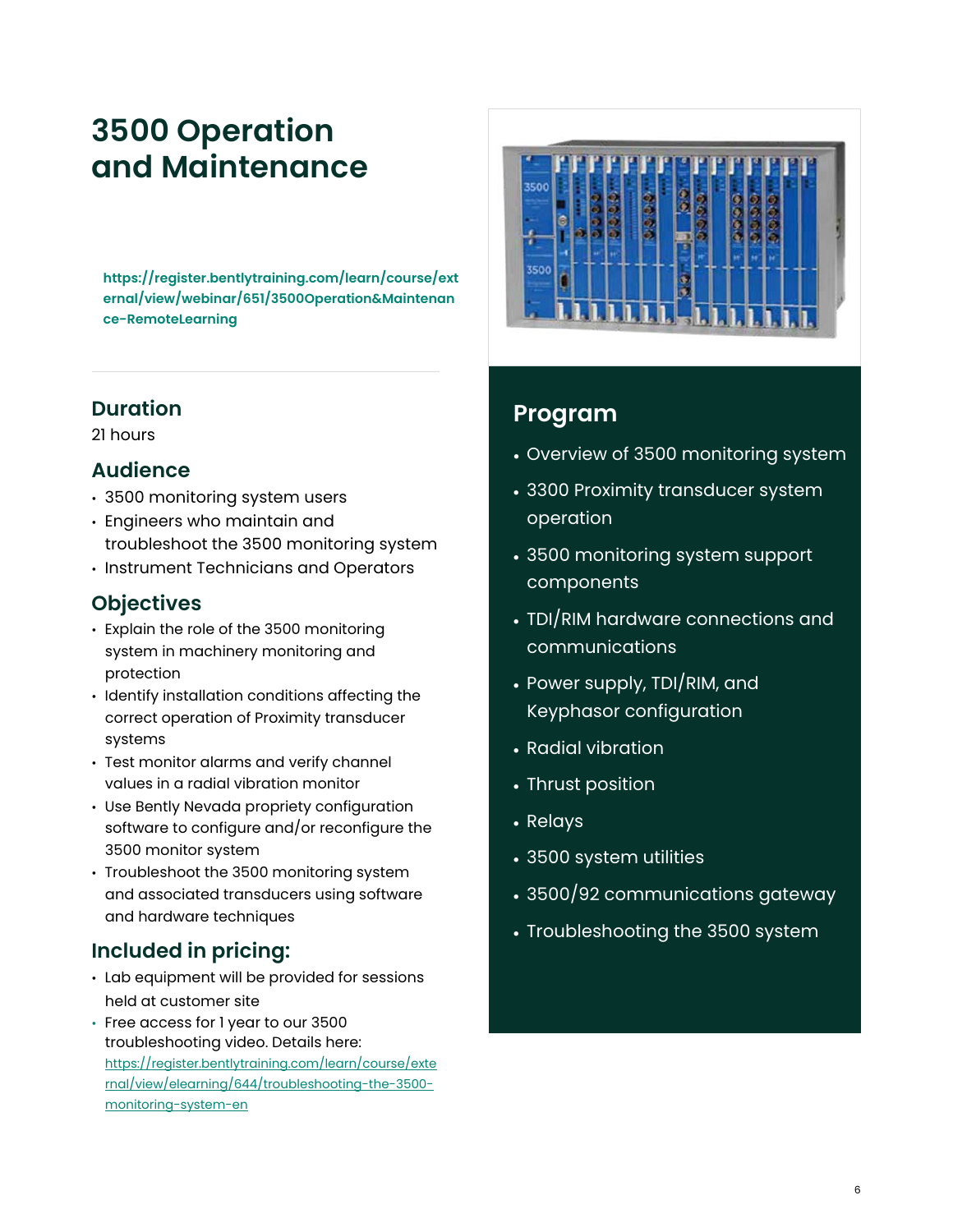### Online Videos

### **Troubleshooting the 3500 Monitoring System**



### **Now available!**

Learn key troubleshooting techniques for the 3500 Monitoring System in this series of short video tutorials. You will learn how to:

- Connect a rack to the 3500 configuration software
- View the events list using the 3500 config software
- Identify problems when you don't have access to the 3500 configuration software
- Troubleshoot problems from the back of a 3500 rack
- Perform a linearity check on a proximity probe system
- Troubleshoot using 3500 software tools such as Module Self-Tests, Verification, Options and Bypass Switches

### **Duration**

Full series plus final quiz is about 1 hour. Videos vary from 5 to 15 minutes in length.

### **Audience:**

Engineers and operators

Contact your Bently Nevada regional training manager for pricing. https://bentlytraining.com/contact/ Or enroll online and we'll contact you https://bentlytraining.com



Purchase includes a full year of access.



Professional Engineers can earn 1 PD hour by passing the test at the end of the series.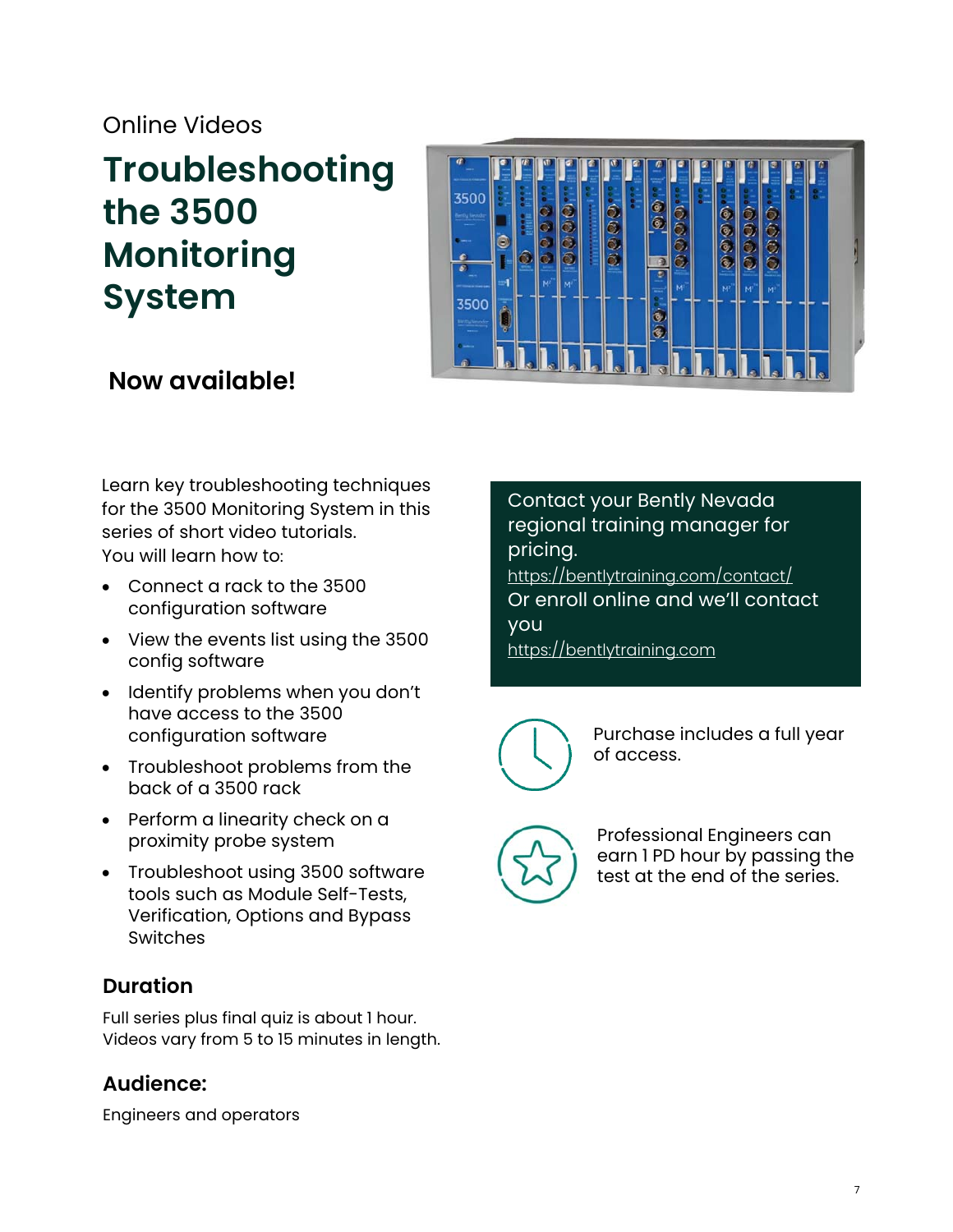### **ADRE 408 DSPi/Sxp**



**https://register.bentlytraining.com/learn/course/ext ernal/view/webinar/750/adre-408-dspisxpremote-learning** 

### **Duration**

21 to 35 hours

### **Audience**

- ADRE 408 users
- Condition monitoring personnel
- Personnel involved in preventive maintenance

### **Objectives**

- Configure ADRE system to collect machinery data
- Acquire data effectively for realtime analysis
- Display vibration and other data types using various plot types for machine condition analysis
- Edit, document, and store databases for future use.

- ADRE Overview
- Vibration data fundamentals
- Signal processing
- Database configuration
- Data collection
- Plot session management and general plot features
- Display static data
- Advanced features for static data plotting
- Dynamic data plotting
- Standalone data collection
- Share and export data
- ADRE 408 Replay Card
- ADRE Front Panel
- ADRE 408 Transducer Power Supply Card
- More ADRE 408 capabilities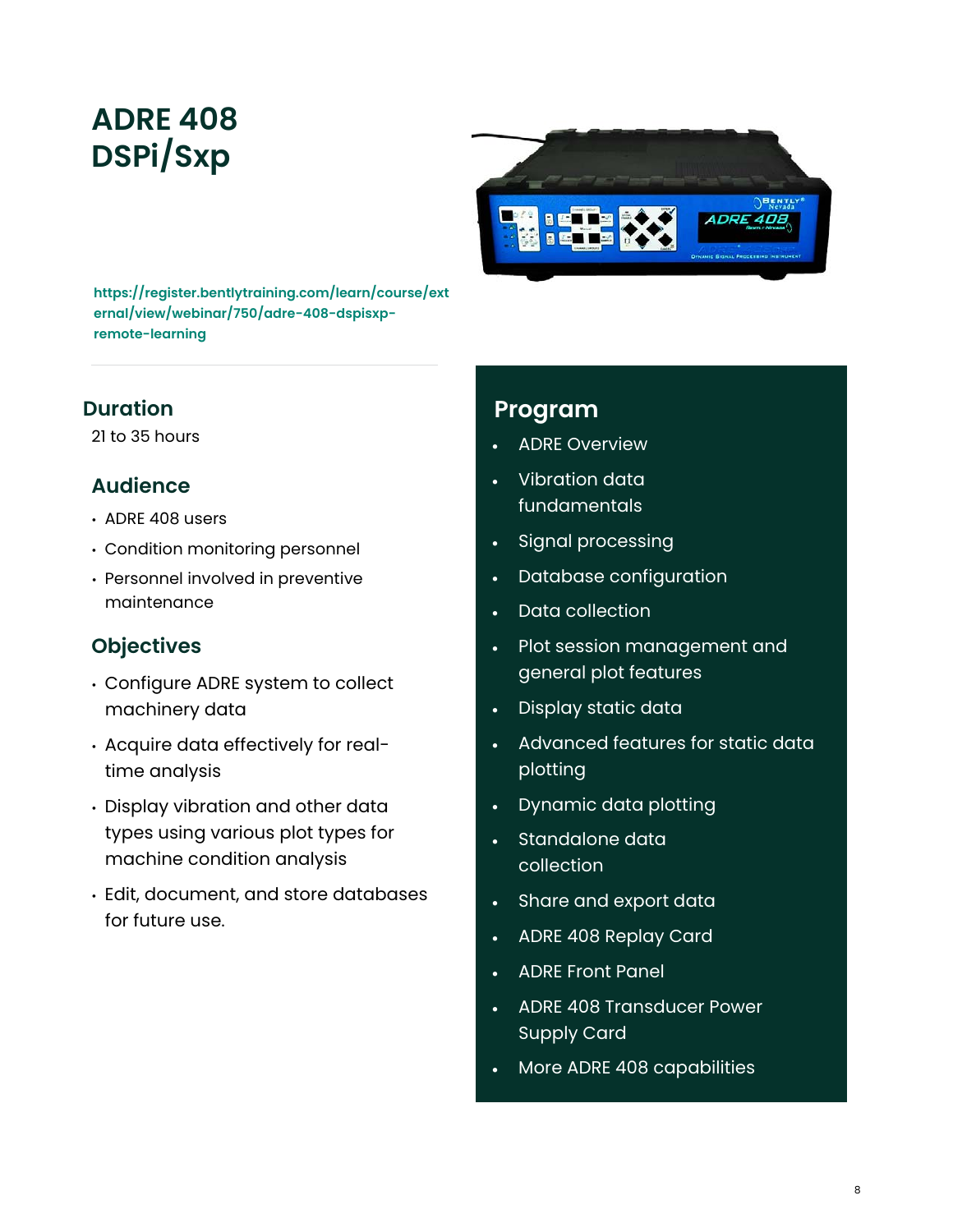### **System 1 for Turbomachinery**

**https://register.bentlytraining.com/learn/course/ external/view/webinar/653/system-1-forturbomachinery-remote-learning** 

### **Duration**

28 hours

### **Audience**

- System 1 platform users
- Reliability engineers
- Condition monitoring personnel
- Personnel involved in preventive maintenance

### **Objectives**

- Configure and navigate machine and device hierarchy
- Create machine databases and machine templates for data collection
- Verify, analyze, and visualize data to report on machine health and determine appropriate actions
- Monitor machine health during steady state and transient events
- Maintain healthy System 1 databases to ensure operational efficiency

### **Format**

- Short, daily synchronous online classroom sessions.
- Walk through System 1 scenarios on your own cloud-based virtual machine.
- Work at your own pace with daily milestones to maximize learning



- Introduction to System 1
- Database creation and preferences
- Build and instrument machines
- Configure asset properties
- Import and map data
- Manual trended variables and setpoints
- Configure condition monitoring alarms
- Define state-based alarms
- Define statistical set points
- Define region alarms
- 3500 data collection
- Acquire real-time data
- Alarm management
- Steady-state data verification
- Steady State data display and manipulations
- Define and capture transient events
- Transient data verification
- Transient data plot display and manipulations
- Plot sets and plot records
- Configure notifications
- System 1 reports
- Maintain and manage database health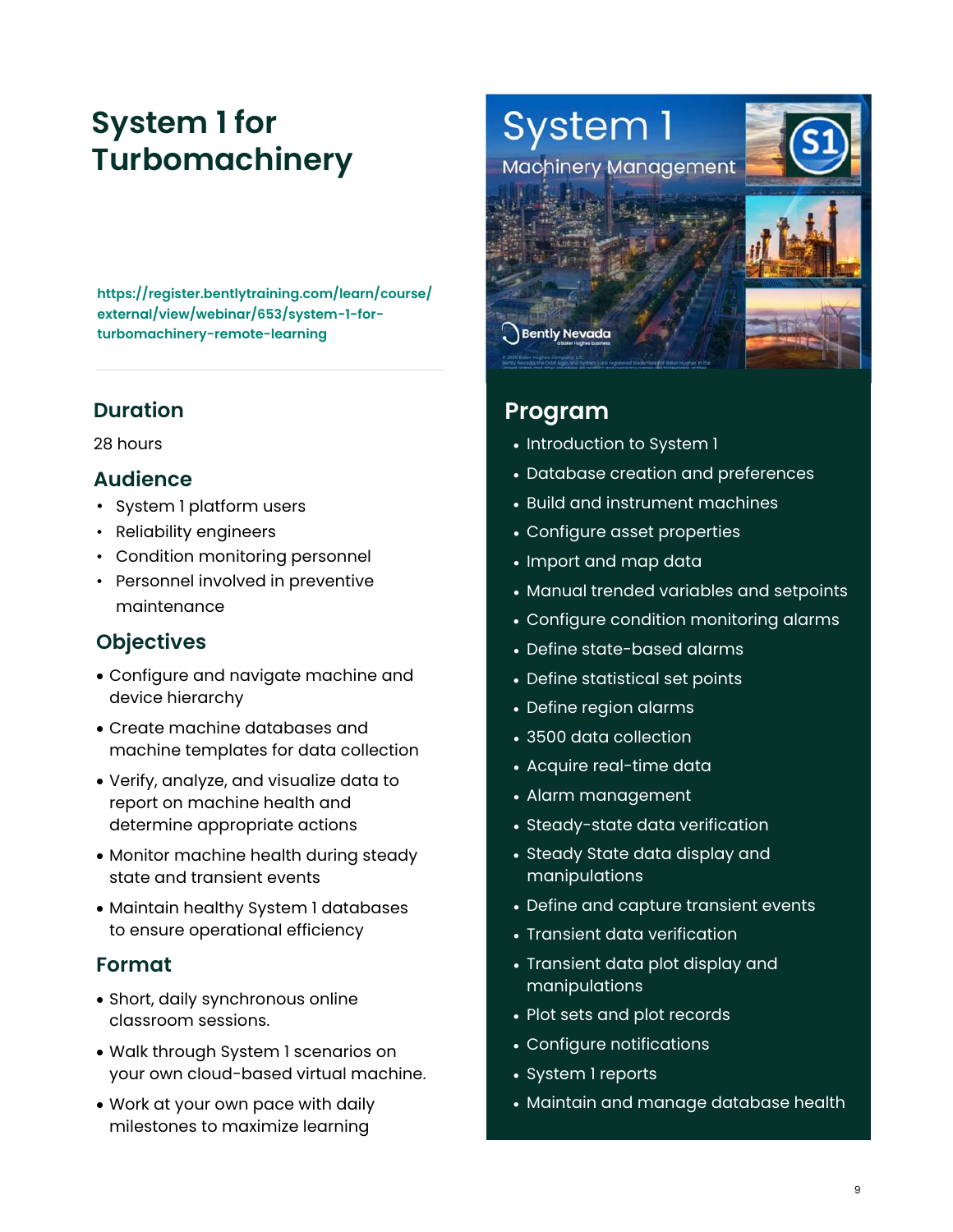### **System 1 for Portables**

### **Coming soon!**

#### **Duration**

28 hours

#### **Audience**

- System 1 platform users
- Reliability engineers
- Condition monitoring personnel
- Personnel involved in preventive maintenance

### **Objectives**

- Configure and navigate machine and device hierarchy
- Create machine databases and machine templates for data collection
- Configure, display and manage Spectral bands and fault frequencies
- Configure and manager alarm setpoints with statistical tools
- Configure and manage data collection routes
- Data collection using Scout
- Manage data communication with all the Scouts in the field
- Manage alarms and generate diagnostic reports with actionable information
- Verify, analyze, and visualize data to report on machine health and determine appropriate actions



- Introduction to System 1
- Database creation and preferences
- Build machines using library and templates
- Build measurement points using automated methods
- Configure measurement points manually
- Configure machine alarm setpoints with import/export files and statistical calculations
- Configure fault frequencies and frequency bands
- Condition monitoring alarms
- Configure and manage data collection routes
- Synch route with Scout using File, Instrument and Remote Com methods
- Collect route-based data using Scout
- Display and manipulate trends, spectra, orbit and timebase plots
- Manage alarms and display Spectral bands and fault frequencies
- Generate case histories and diagnostic reports
- System 1 reports
- Database health and management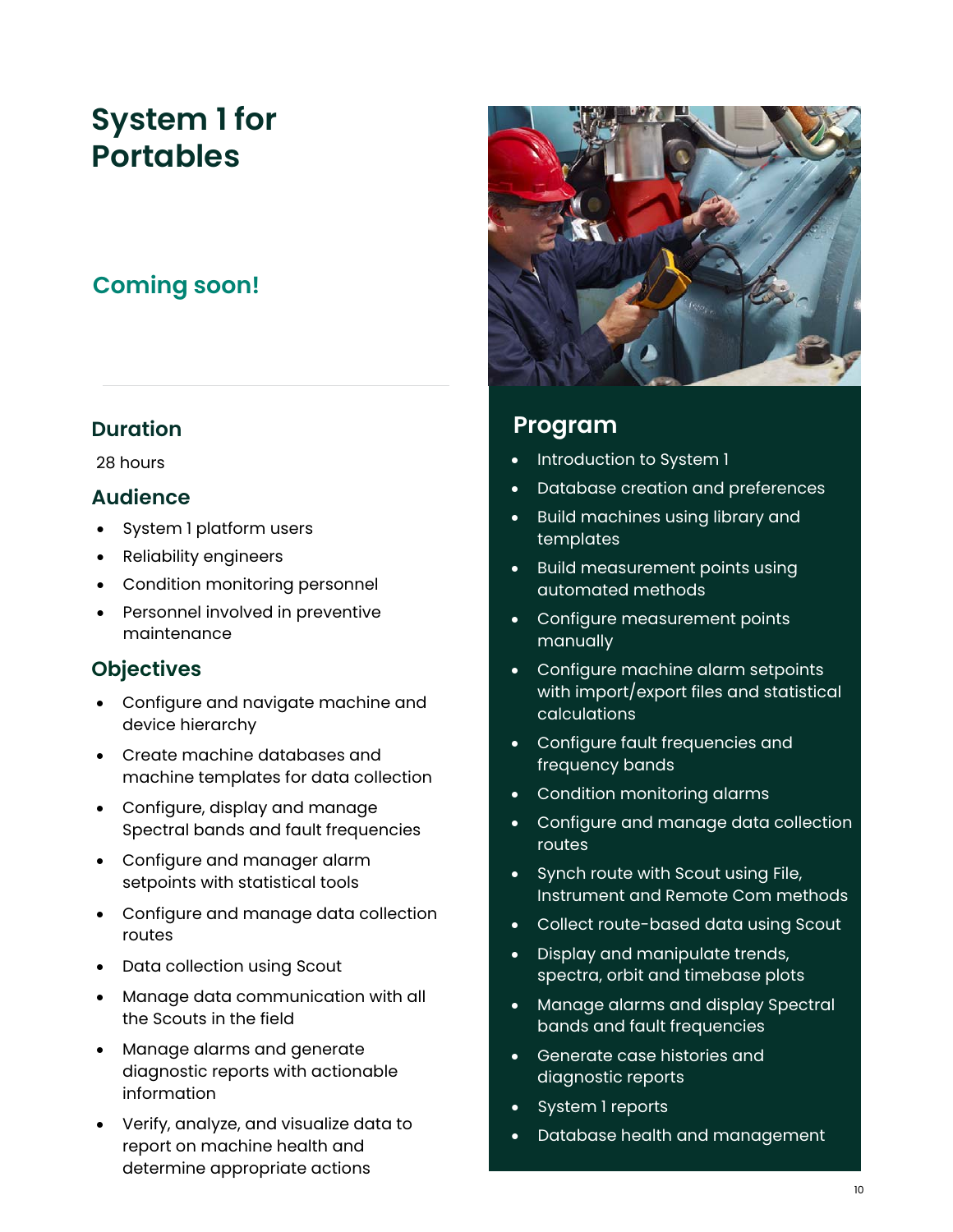### **System 1 Version 6 (Classic)**

**https://register.bentlytraining.com/learn/course/ext ernal/view/webinar/720/system-1-version-6 classic-remote-learning** 

### **Duration**

21 hours

#### **Audience**

- System 1 v. 6 platform users
- Reliability engineers
- Condition monitoring personnel
- Personnel involved in preventive maintenance

### **Objectives**

- Use System 1 software tools and plots to detect subtle changes in asset condition
- Retrieve and display data in bar graphs and various plot formats
- View alarms and events in the event manager
- Enter observations and notes with the journal editor and use DOCUVIEW\* to create links to various reference documents
- Create reports on monitored plant assets
- Describe how our communication processors such as TDI or TDXnet™ collect transient data

### **Program**

System 1<sup>®</sup> **Optimization and Diagnostic** 

Platform

- System 1 overview
- Viewing Information with System 1 Display
- Event Manager and Asset Active Alarm in System 1 Display
- Customizing trend plots
- Vibration signal fundamentals
- Introduction to plot sessions and plot groups
- Working with plot session and plot groups
- Shaft centerline plots
- Plotting dynamic data and using collection groups
- Collecting data in transient mode
- System 1 Asset Information Storage
- System 1 administrative tasks

11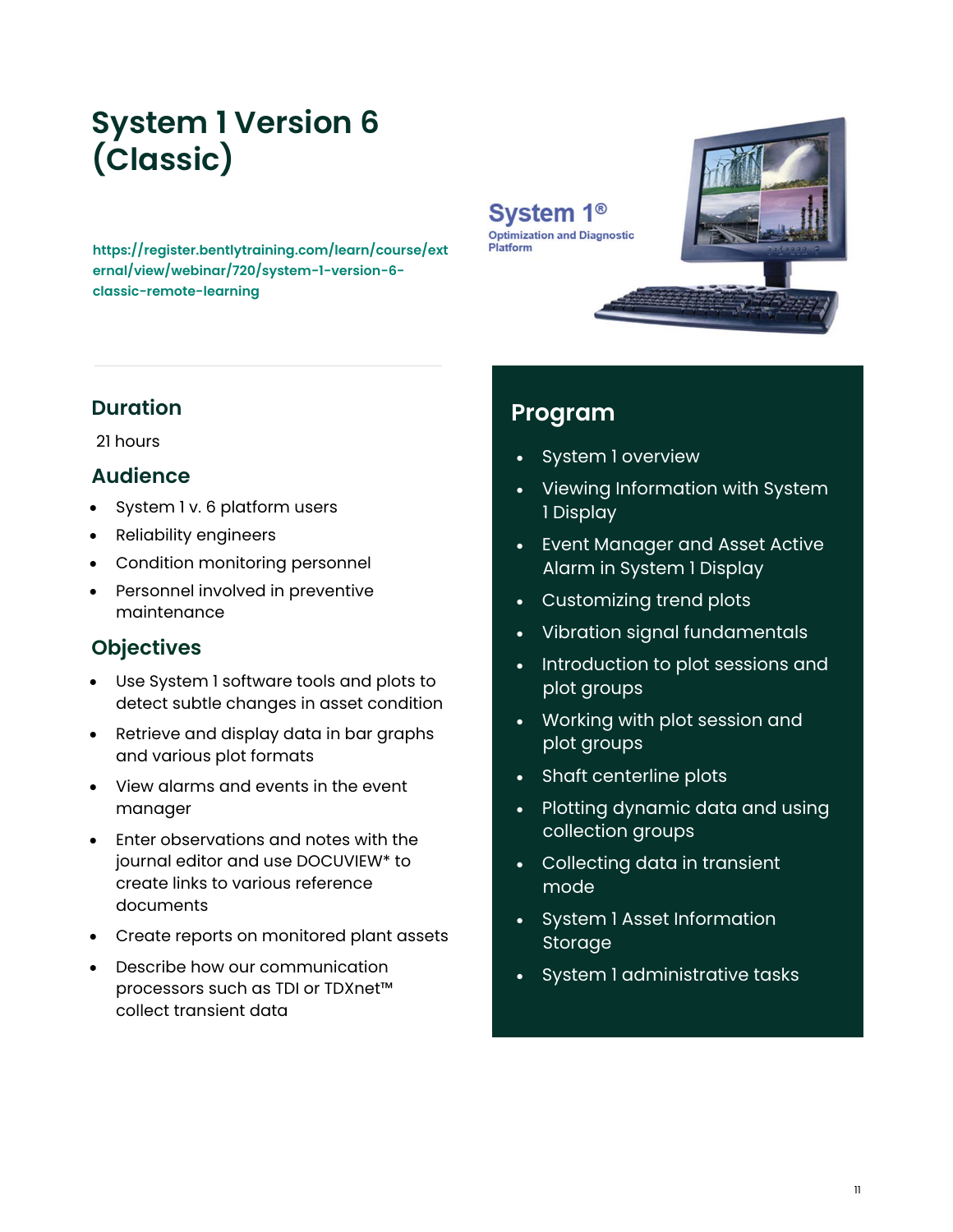### **Reciprocating Compressor Condition Monitoring and Diagnostics**

**https://register.bentlytraining.com/learn/course/ext ernal/view/webinar/655/ReciprocatingCompressors ConditionMonitoring&Diagnostics-RemoteLearning**

### **Duration**

21 hours

### **Audience**

- Engineers who want to learn about reciprocating compressor components, mechanics, and performance
- Engineers who interpret reciprocating compressor vibration and analyze malfunctions to diagnose and optimize assets
- Engineers involved in the design, acceptance testing, and maintenance of reciprocating machinery

### **Objectives**

- Describe the compression process and interpret vibration readings of reciprocating compressors
- Relate reciprocating compressor components to various failure modes
- Recognize and select plots used to assess the health of reciprocating compressors and interpret PV plots
- Calculate rod load conditions (reversal)
- Discover the full application and benefits of rod position instead of rod drop measurements
- Conduct a compressor vibration analysis



- Basic elements of reciprocating compressors
	- Compressor overview
	- Reciprocating compressors in industry
	- Components and nomenclature
	- Lubrication systems
	- Compressors types
- How to monitor a reciprocating compressor
- Importance of vibration and pressure measurements
- Plots used to evaluate health of reciprocating compressors
- Monitoring strategies
- Reciprocating compressor diagnostics:
	- Crosshead and frame vibration
	- Pressure monitoring and diagnostics
	- Rod load and rod reversal
	- Reciprocating compressor capacity control and the impact on vibration and pressure monitoring
	- Rod position and rod drop analysis
	- PV analysis of multistage compressors
	- Workshops and presentation of case histories
- Maintenance practices and condition monitoring